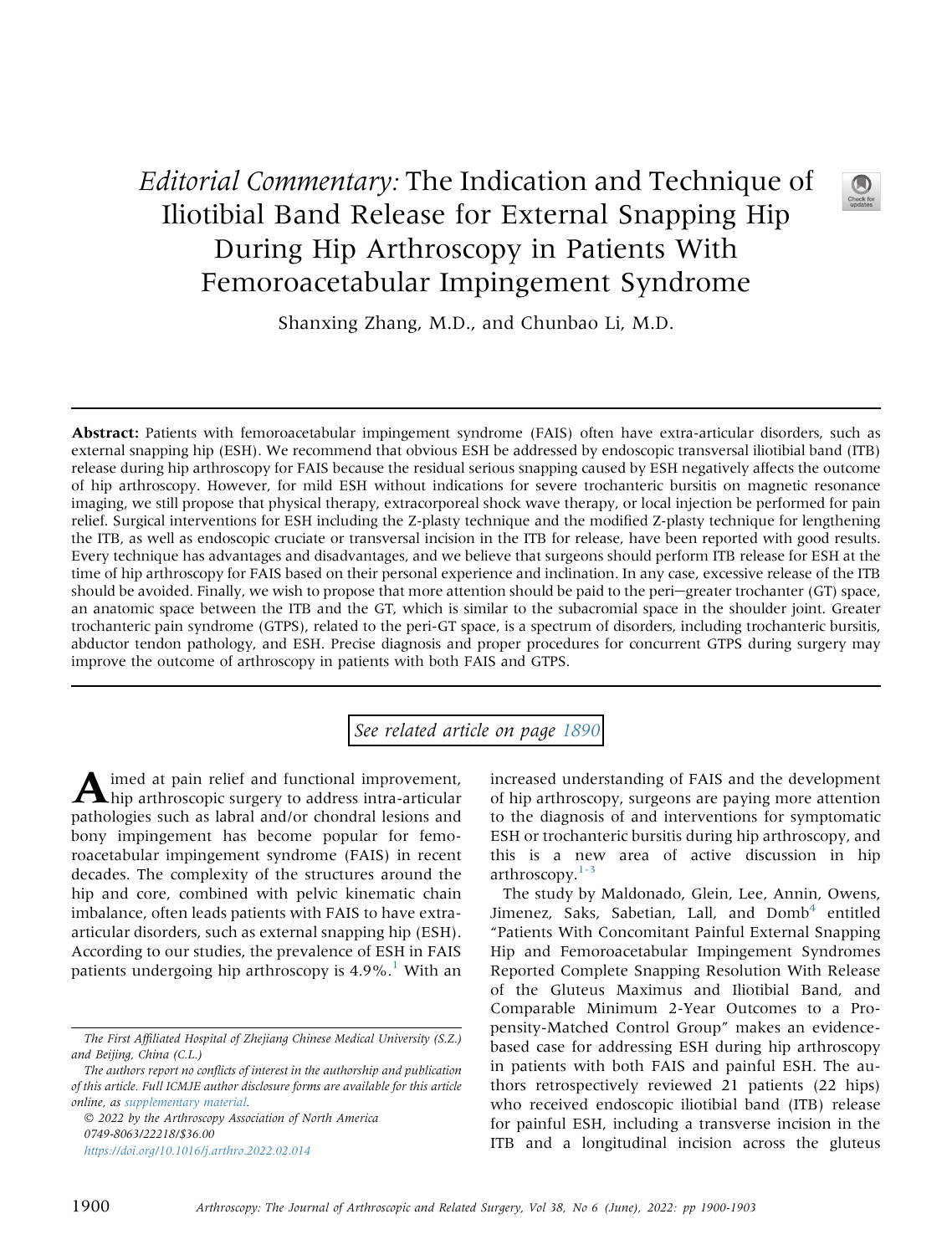maximus tendon (GMT) insertion, during primary hip arthroscopy for FAIS. They confirmed a 100% rate of resolution of ESH using patient-reported outcome measures. In addition, they benchmarked these minimum 2-year outcomes using a 1:3 propensity-matched control group, matched according to age, sex, body mass index, Tönnis grade, and preoperative lateral center-edge and alpha angles, to compare outcomes with those of FAIS patients without  $ESH<sup>4</sup>$  $ESH<sup>4</sup>$  $ESH<sup>4</sup>$ . The methods in the study of Maldonado et al. are reasonable, and the data are credible. The results of this study are consistent with the findings of our previous study<sup>[1](#page-2-0)</sup>; both studies have shown evidence-based benefits of additional ITB release for ESH at the time of hip arthroscopy in patients with both FAIS and ESH. Despite the good outcomes of ITB release at the time of hip arthroscopy in patients with both FAIS and ESH, 2 important controversies remain: the indication for ITB release and the best technique for ITB release. Both are further discussed here.

The indication for ITB release at the time of hip arthroscopy is still controversial. Maldonado et al.<sup>[4](#page-2-1)</sup> performed ITB release to address painful external snapping at the time of hip arthroscopy for FAIS; this is similar to work at our institution.<sup>[1](#page-2-0)</sup> Our previous work has shown that typical ESH may not improve without surgical intervention in patients undergoing hip arthroscopy. The residual serious snapping caused by ESH negatively affects the outcome of hip arthroscopy in patients with both FAIS and severe ESH. Similarly to Maldonado et al., we performed a study with follow-up of 23 patients undergoing endoscopic ITB transverseincision release during hip arthroscopy from January 2014 to December 2018 and confirmed that the functional improvement, pain relief, recovery speed, and patient satisfaction were similar to those after pure hip arthroscopy in FAIS patients without  $ESH<sub>5</sub>$  $ESH<sub>5</sub>$  $ESH<sub>5</sub>$  On the basis of the results of the study by Maldonado et al. $4$ and our studies, $1,5$  $1,5$  we suggest that obvious ESH should be addressed by endoscopic transversal ITB release during hip arthroscopy for FAIS. However, for mild ESH without indications for trochanteric bursitis on magnetic resonance imaging, we still propose that physical therapy, extracorporeal shock wave therapy, or local injection be performed for pain relief.

We were honored to have Dr. Marc Philippon, a leading professor in the field of hip arthroscopy, and his colleague $3$  comment on our study. In their commentary, they concurred with the methods and results of our study. They also noted that lateral hip pain is a common problem in patients with FAIS and stressed the importance of identifying patients in whom lateral hip pain has developed as a result of compensation owing to their intra-articular pathology versus those in

whom a separate pathology has developed that is unlikely to improve with hip arthroscopy alone. Gruskay and Philippon<sup>[3](#page-2-3)</sup> emphasized that the indication for ITB release has narrowed over time but that symptomatic ESH remains the main indication for ITB release in their practice. In summary, if patients undergoing hip arthroscopy for FAIS also have severe ESH, we suggest 1-stage ITB release at the time of hip arthroscopy.

The second open question regards the ITB release technique to use for ESH. Surgical interventions for ESH have been developed over several decades. The Z-plasty technique and the modified Z-plasty technique for lengthening the ITB, as well as endoscopic cruciate or transversal incision in the ITB for release, have been reported to have good results.<sup>[6-8](#page-2-4)</sup> In another study by Maldonado et al., $9$  they described a combination of a transverse incision in the ITB at the level of the tip of the greater trochanter (GT) and a longitudinal incision across the femoral insertion of the GMT $-a$  technique described by Polesello et al.<sup>[10](#page-3-0)</sup> for ESH. This technique for ITB release is more aggressive than ours. For ITB release in our practice, using the anterolateral portal as a viewing portal and the distal anterolateral portal as the operating portal, we bluntly dissect and clean the overlying soft tissues on the ITB with a radiofrequency blade. Once the anterior and posterior borders of the ITB are confirmed, a complete transverse incision is made in the ITB with a radiofrequency blade at the prominence of the GT. More recently, we have modified this technique to put the camera and radiofrequency blade into the peri-GT space between the ITB and the GT first; we then incise the ITB with a radiofrequency blade. Under this modified technique, hemostasis is simpler and the surgical time is reduced.

Vap et al. $<sup>2</sup>$  $<sup>2</sup>$  $<sup>2</sup>$  previously performed cruciate release of</sup> the ITB located along the posterior one-third of the structure for trochanteric bursitis in patients with FAIS. In their commentary on our study, Gruskay and Philippon $3$  expressed concern that a complete transverse release may lead to overstretching or weakness of the lateral hip stabilizers and increased strain across the abductors. No patients had complaints of weakness or instability of the lateral hip after ITB transverse incision for ESH in our study.<sup>[1](#page-2-6)</sup> In patients with severe gluteus maximus contracture, a hip disease with a higher incidence rate in China, we perform a transverse incision in the ITB and extend the incision posteriorly and superiorly to release the conjunction between the gluteus maximus and the ITB but not the femoral insertion of the gluteus maximus. $11$  This release technique optimally addresses the gluteus maximus contraction, and no patients in the study have complained of weakness or instability of the lateral hip.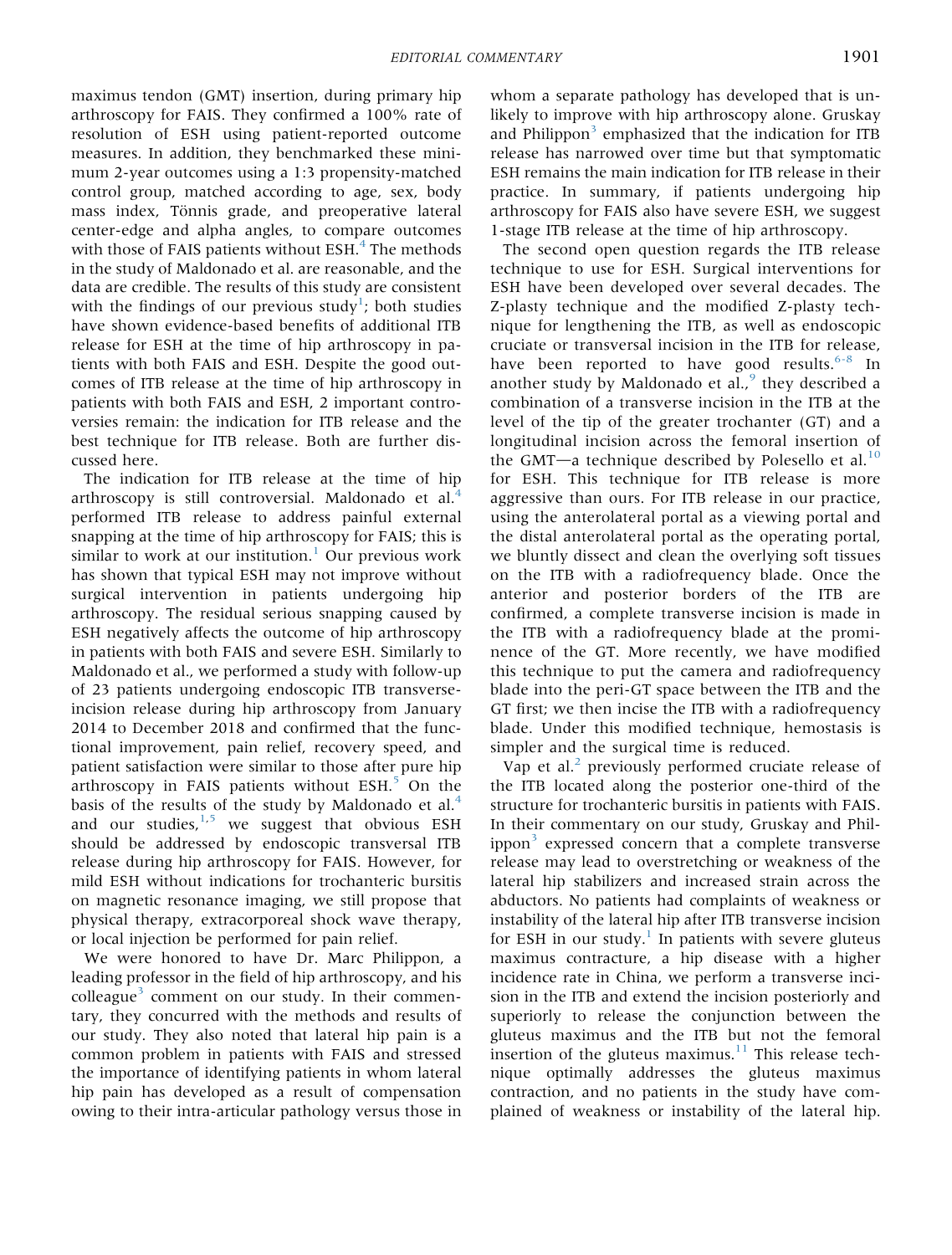However, we had no objective evidence to prove that neither occurs. Thus, we performed follow-up research in our institution that was published in 2021.<sup>[5](#page-2-2)</sup> Abductive force of the affected hip in 23 patients undergoing endoscopic ITB transverse-incision release during hip arthroscopy from January 2014 to December 2018 was tested in our further follow-up study. At 3 months after surgery, the abductive force of the operated hip in patients undergoing ITB release was significantly smaller than that in the pure FAIS group  $(82.4 \pm 12.4 \text{ N vs } 91.9)$  $\pm$  16.1 N, P < .05), but there was no significant difference at 24 months after surgery (101.6  $\pm$  14.9 N in the ITB release group vs 106.5  $\pm$  13.7 N in the pure FAIS group,  $P > .05$ ). Thus, no significant mid- to longterm effect of transverse ITB release occurred. We hypothesize that scar adhesion of the ITB and compensation of the hip abductors allow the hip to recover its abductive force strength. Thus, on the basis of our studies, the ITB transverse-incision release technique for ESH during hip arthroscopy is effective and safe in patients with both FAIS and severe  $ESH<sub>1,5</sub>$  $ESH<sub>1,5</sub>$  $ESH<sub>1,5</sub>$  $ESH<sub>1,5</sub>$ 

The technique for ITB release used in the study of Maldonado et al. $4$  seems more aggressive. Although a recent study revealed no functional or strength impairment after GMT release in patients with symptomatic  $ESH<sub>12</sub>$  $ESH<sub>12</sub>$  $ESH<sub>12</sub>$  the authors confirmed a significant reduction in limb circumference compared with the contralateral side (3.7%). It is unclear whether this technique, composed of a transverse incision in the ITB and GMT release, will have an adverse effect on the involved hip, such as reduced extension and external rotation strength of the GM and reduced abductive strength of the abductors. Every technique has advantages and disadvantages, and we believe that surgeons should perform ITB release for ESH at the time of hip arthroscopy for FAIS based on their personal experience and inclination. In any case, excessive release of the ITB should be avoided.

Finally, we wish to propose that more attention should be paid to the peri-GT space, an anatomic space between the ITB and the GT, which is similar to the subacromial space in the shoulder joint. There are important structures around it, including the GT bursa, the ITB, and the tendons of the gluteus maximus, medius, and minimus. Besides these, the femoral insertion of the GM in the peri-GT space is a critical landmark for entering the deep gluteal space to perform sciatic nerve exploration. A group of disorders including trochanteric bursitis, abductor tendon pathology, and external snapping around the GT was recently called "greater trochanteric pain syndrome"  $(GTPS).$ <sup>[13](#page-3-3)</sup> Although these disorders are traditionally treated by conservative or nonsurgical methods, the outcome may be improved by performing 1-stage surgical interventions through the peri-GT space for these disorders at the time of hip arthroscopy for FAIS, just like the ITB release for ESH that we are discussing here. Besides, gluteus medius tendon repair can be performed for concurrent gluteus medius pathology, and exploration of the sciatic nerve can be performed for concurrent deep gluteal space syndrome. $^{14}$ 

All in all, GTPS including ESH related to the peri-GT space of the hip needs to be more thoroughly studied. Precise diagnosis and proper procedures for concurrent GTPS during surgery may improve the outcome of arthroscopy in patients with both FAIS and GTPS.

## **References**

- <span id="page-2-0"></span>1. [Zhang S, Dong C, Li Z, et al. Endoscopic iliotibial band](http://refhub.elsevier.com/S0749-8063(22)00117-7/sref2) [release during hip arthroscopy for femoroacetabular](http://refhub.elsevier.com/S0749-8063(22)00117-7/sref2) [impingement syndrome and external snapping hip had](http://refhub.elsevier.com/S0749-8063(22)00117-7/sref2) [better patient-reported outcomes: A retrospective](http://refhub.elsevier.com/S0749-8063(22)00117-7/sref2) comparative study. Arthroscopy [2021;37:1845-1852](http://refhub.elsevier.com/S0749-8063(22)00117-7/sref2).
- <span id="page-2-6"></span>2. [Vap AR, Mitchell JJ, Briggs KK, McNamara SC,](http://refhub.elsevier.com/S0749-8063(22)00117-7/sref1) [Philippon MJ. Outcomes of arthroscopic management of](http://refhub.elsevier.com/S0749-8063(22)00117-7/sref1) [trochanteric bursitis in patients with femoroacetabular](http://refhub.elsevier.com/S0749-8063(22)00117-7/sref1) [impingement: A comparison of two matched patient](http://refhub.elsevier.com/S0749-8063(22)00117-7/sref1) groups. Arthroscopy [2018;34:1455-1460.](http://refhub.elsevier.com/S0749-8063(22)00117-7/sref1)
- <span id="page-2-3"></span>3. [Gruskay JA, Philippon MJ.](http://refhub.elsevier.com/S0749-8063(22)00117-7/sref3) Editorial Commentary: In[dications for concurrent procedures during hip femo](http://refhub.elsevier.com/S0749-8063(22)00117-7/sref3)[roacetabular impingement arthroscopic treatment.](http://refhub.elsevier.com/S0749-8063(22)00117-7/sref3) Arthroscopy [2021;37:1853-1855.](http://refhub.elsevier.com/S0749-8063(22)00117-7/sref3)
- <span id="page-2-1"></span>4. [Maldonado DR, Glein RM, Lee MS, et al. Patients with](http://refhub.elsevier.com/S0749-8063(22)00117-7/sref4) [concomitant painful external snapping hip and femo](http://refhub.elsevier.com/S0749-8063(22)00117-7/sref4)[roacetabular impingement syndromes reported complete](http://refhub.elsevier.com/S0749-8063(22)00117-7/sref4) [snapping resolution with release of the gluteus maximus](http://refhub.elsevier.com/S0749-8063(22)00117-7/sref4) [and iliotibial band, and comparable minimum 2-year](http://refhub.elsevier.com/S0749-8063(22)00117-7/sref4) [outcomes to a propensity-matched control group.](http://refhub.elsevier.com/S0749-8063(22)00117-7/sref4) Arthroscopy [2022;38:1890-1899.](http://refhub.elsevier.com/S0749-8063(22)00117-7/sref4)
- <span id="page-2-2"></span>5. [Zhang SX, An MY, Li ZL, et al. Arthroscopic treatment for](http://refhub.elsevier.com/S0749-8063(22)00117-7/sref5) [femoroacetabular impingement syndrome with external](http://refhub.elsevier.com/S0749-8063(22)00117-7/sref5) [snapping hip: A comparison study of matched case series.](http://refhub.elsevier.com/S0749-8063(22)00117-7/sref5) Orthop Surg [2021;13:1730-1738](http://refhub.elsevier.com/S0749-8063(22)00117-7/sref5).
- <span id="page-2-4"></span>6. [Potalivo G, Bugiantella W. Snapping hip syndrome: Sys](http://refhub.elsevier.com/S0749-8063(22)00117-7/sref6)[tematic review of surgical treatment.](http://refhub.elsevier.com/S0749-8063(22)00117-7/sref6) Hip Int 2017;27: [111-121.](http://refhub.elsevier.com/S0749-8063(22)00117-7/sref6)
- 7. [Zini R, Munegato D, De Benedetto M, Carraro A,](http://refhub.elsevier.com/S0749-8063(22)00117-7/sref7) [Bigoni M. Endoscopic iliotibial band release in snapping](http://refhub.elsevier.com/S0749-8063(22)00117-7/sref7) hip. Hip Int [2013;23:225-232](http://refhub.elsevier.com/S0749-8063(22)00117-7/sref7).
- 8. [Mitchell JJ, Chahla J, Vap AR, et al. Endoscopic](http://refhub.elsevier.com/S0749-8063(22)00117-7/sref8) [trochanteric bursectomy and iliotibial band release for](http://refhub.elsevier.com/S0749-8063(22)00117-7/sref8) [persistent trochanteric bursitis.](http://refhub.elsevier.com/S0749-8063(22)00117-7/sref8) Arthrosc Tech 2016;5: [e1185-e1189.](http://refhub.elsevier.com/S0749-8063(22)00117-7/sref8)
- <span id="page-2-5"></span>9. [Maldonado DR, Krych AJ, Levy BA, Hartigan DE,](http://refhub.elsevier.com/S0749-8063(22)00117-7/sref9) [Laseter JR, Domb BG. Does iliopsoas lengthening](http://refhub.elsevier.com/S0749-8063(22)00117-7/sref9) [adversely affect clinical outcomes after hip arthroscopy? A](http://refhub.elsevier.com/S0749-8063(22)00117-7/sref9) [multicenter comparative study.](http://refhub.elsevier.com/S0749-8063(22)00117-7/sref9) Am J Sports Med 2018;46: [2624-2631.](http://refhub.elsevier.com/S0749-8063(22)00117-7/sref9)